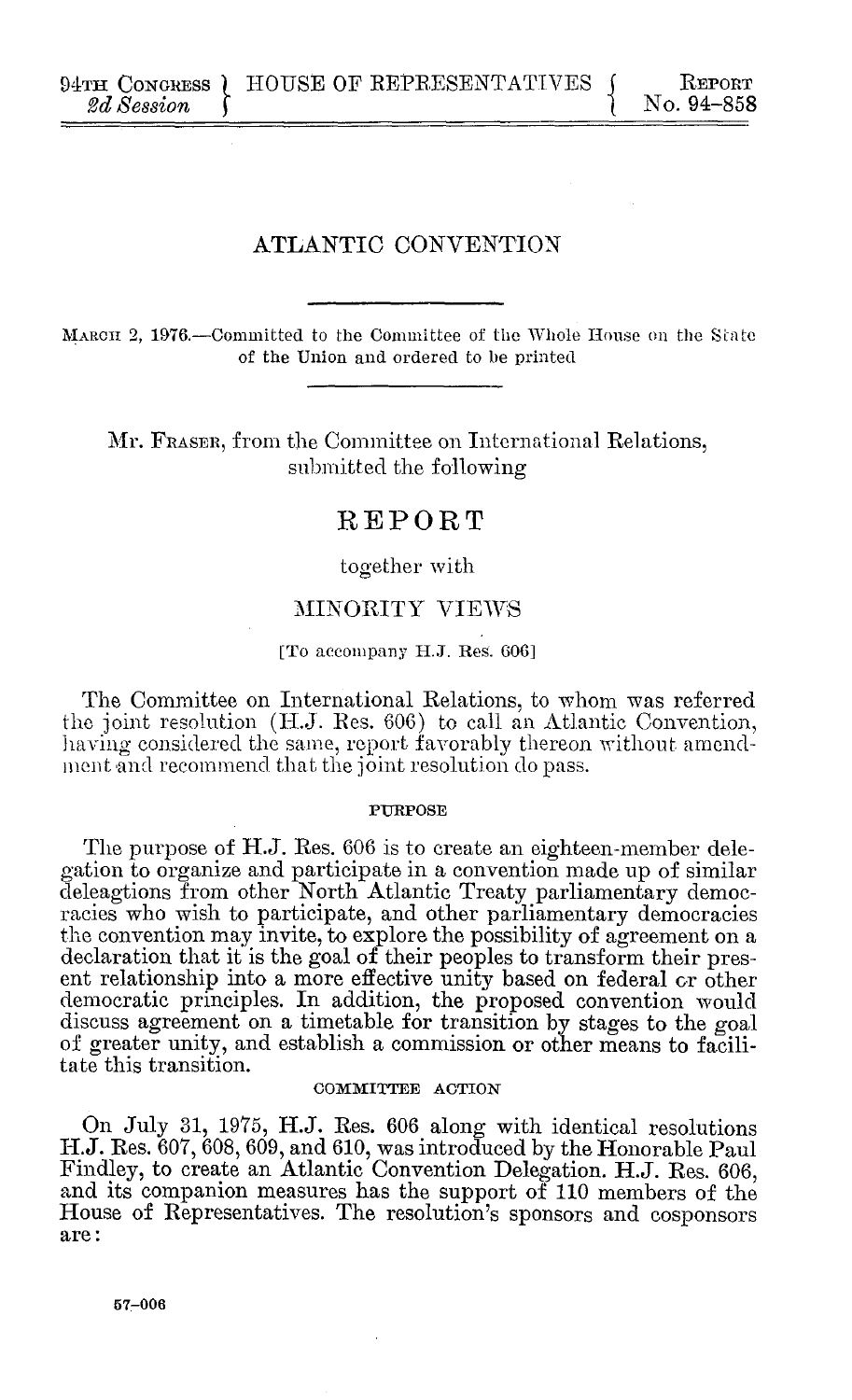#### HOUSE JOINT RESOLUTION **606**

Paul Findley Clement **J.** Zablocki Dante B. Fascell Robert **N. C.** Nix Gus Yatron Michael Harrington Leo **J.** Ryan Charles Wilson (Tex.) Donald W. Riegle, Jr. Cardiss Collins Helen Meyner Edward **G.** Biester, Jr. Brock Adams

John B. Anderson Richard Bolling Manuel Lujan, Jr. Spark Matsunaga Morgan F. Murphy Claude Pepper Melvin Price Albert H. Quie Peter Rodino Herman T. Schneebeli B. F. Sisk Leonor K. Sullivan

#### **HOUSE JOINT** RESOLUTION **607**

Donald M. Fraser Joseph P. Addabbo Glenn Anderson Les Aspin Les AuCoin Herman Badillo Max Baucus Berkley Bedell Alphonzo Bell James **J.** Blanchard Michael Blouin Lindy (Mrs. Hale) Boggs Garry Brown

Yvonne B. Burke Bob Carr Elford **A.** Cederberg Silvio Conte James **C.** Corman Lawrence Coughlin Dominick V. Daniels Thomas Downey Robert Drinan Robert Duncan Robert W. Edgar Don Edwards

# **HOUSE JOINT** RESOLUTION **608**

Jim Wright Glenn English Marvin L. Esch Frank **E.** Evans Millicent Fenwick Joseph Fisher Daniel **J.** Flood Harold Ford Bill Frenzel Richard H. Fulton Robert **N.** Giaimo Sam Gibbons

William F. Goodling Willis **D.** Gradison, **Jr.** Gilbert Gude Tim L. Hall Mark Hannaford Herbert Harris Augustus F. Hawkins Philip H. Hayes John H. Heinz, III Henry Helstoski Frank Horton Andrew Jacobs, Jr.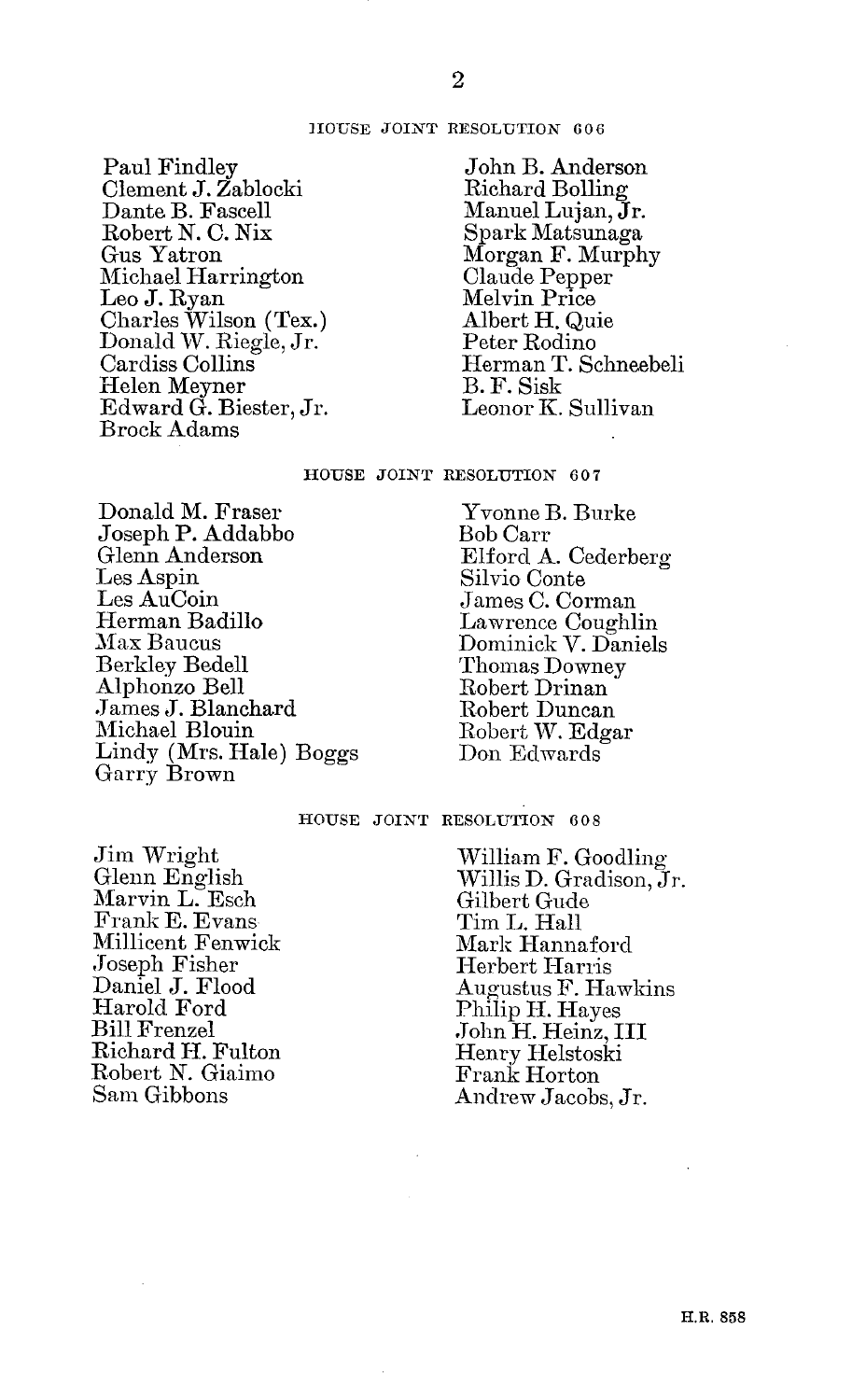#### **HOUSE JOINT RESOLUTION 609**

Allan T. Howe **Ed** Jones William M. Ketchum Martha Keyes John **J.** LaFalce Robert L. Leggett William Lehman Clarence **D.** Long Paul **N.** McCloskey Matthew F. McHugh Abner **J.** Mikva Parren **J.** Mitchell

Joe Moakley William **S.** Moorhead Charles **A.** Mosher Stephen L. Neal Lucien **N.** Nedzi Henry **J.** Nowak James Oberstar James **G.** O'Hara Richardson Preyer Tom Railsback Thomas M. Rees Ralph **S.** Regula

**HOUSE JOINT RESOLUTION 610**

Matthew **J.** Rinaldo Theodore M. Risenhoover Robert A. Roe Philip **E.** Ruppe James H. Scheuer John F. Seiberling

William **A.** Steiger Frank Thompson, Jr. Charles Thone Morris K. Udall Richard F. Vander Veen **G.** William Whitehurst

The resolutions were referred to the Committee on International Relations, which in turn referred them to the Subcommittee on International Organizations, chaired **by** the Honorable Donald M. Fraser.

The Subcommittee held an open hearing on September **8, 1975,** receiving testimony from the following witnesses: Represenative Allan T. Howe, Dr. Walter H. Judd, Mr. Adolph W. Schmidt, Mr. Theodore **C.** Achilles, Mr. James R. Huntley, Mr. Clarence K. Streit, Mrs. James H. Williams, and Mr. Peter Szanton. The subcommittee also received the testimony of Represenative Leo **J.** Ryan. Hearings have also been held in the past four Congresses.

#### **BACKGROUND**

For a quarter century, along with more tightly-knit Western Europe, an increasingly interdependent Atlantic Community has been evolving. Within the framework of common defense and economic coordination-institutionalized in the North Atlantic Treaty Organization **(NATO)** 1949, the Organization for European Development Cooperation **(OEDC) 1950,** the European Economic Community **(EPC) 1957,** the Organization for Economic Cooperation and Development (OECD) 1961-the war-ravaged nations of Western Europe have produced a spectacular recovery and jointly advanced peace, security, and prosperity for about 400 million people. Through membership or encouragement or both, the United States has played a key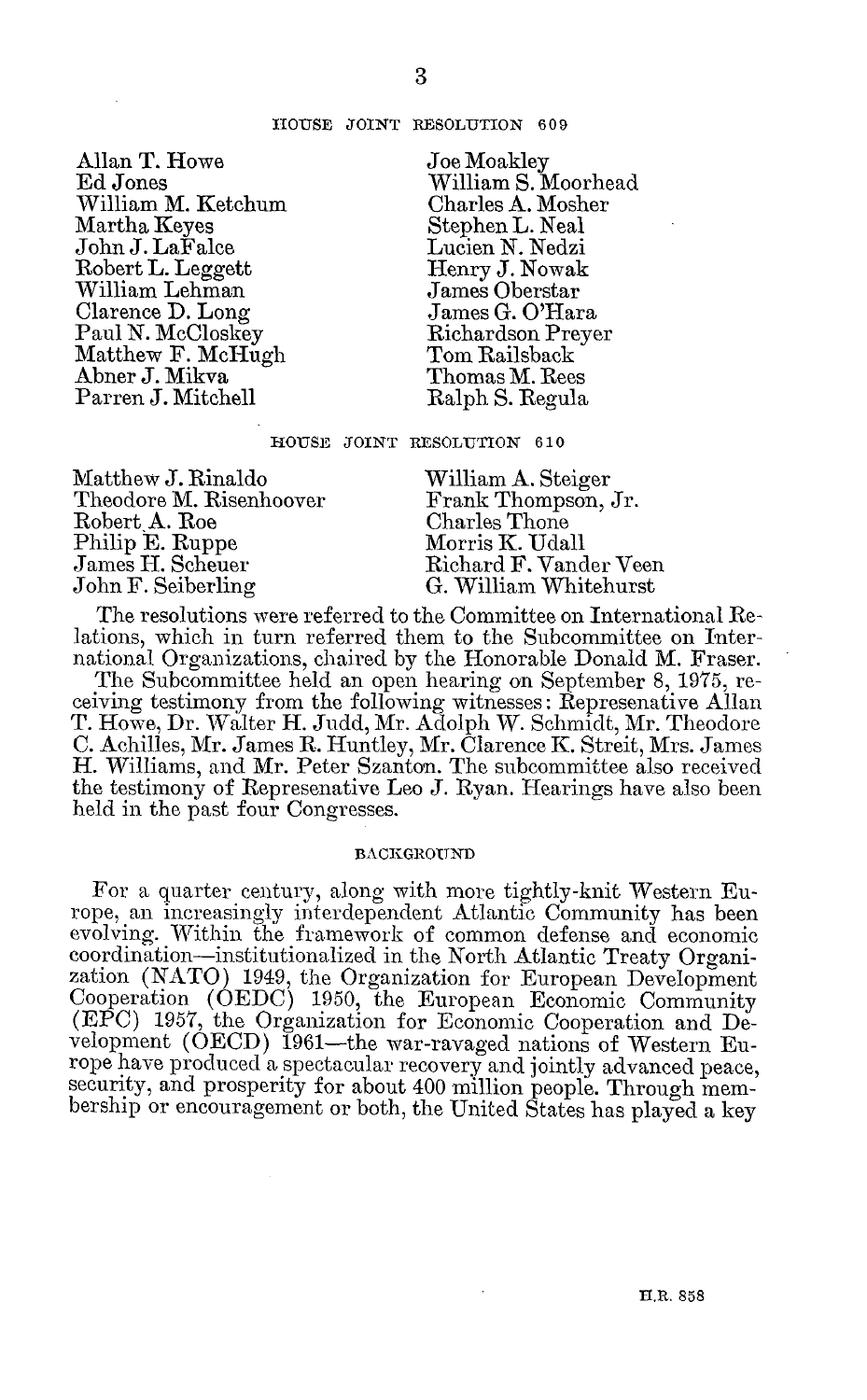role in *organizing* and helping develop those institutions for meeting common needs and solving common problems.

But as some of the critical challenges posed **by** post-war recovery eased, new issues-some quite divisive-cropped up. French opposition to British entry into the Common Market strained London-Paris relations as well as U.S.-French ties. Most recently, the crises in Cyprus and Portugal have marked a new low for the **NATO** alliance. And the United States Government seeing reluctance and confusion among its allies, has resorted to unilateral action. Just as often, our European partners have resented what many viewed as American dominance. Nonetheless, most European nations and people continue to regard the United States as a friend, and look for fulfillment of **a** long-promised partnership.

It was perhaps prophetic that when the **NATO** pact was being debated, Senator Arthur Vandenberg stated, "unless the Treaty becomes **far** more than a purely military alliance it will be at the mercy of the first plausible Soviet peace offensive." Similiarly, the drafters of the Treaty of Rome realized when they created the European Common Market that partnership is a limited concept, and envisaged an eventual political union, achieved gradually through stages, to impart durability to the gains of partnership.

The need for such cohesion is more apparent now than it was when the Common Market was created in the 1950's. The increasing interdependency of nations—particularly in the Atlantic Community caused **by** the technological revolution in all forms of production and communication, the enormous growth in foreign trade, world-wide inflation, the search for energy resources, recurrent monetary crises, the world population explosion, environmental degradation, and the widening material and political **gap** between the industrialized nations and the developing world, all call for joint rather than separate responses.

Also, despite the problems within the European Community and with **US** policy toward the region, some form of political integration is now more feasible than when most of the institutions of European cooperation and trans-Atlantic cooperation were first proposed. The expansion of the Common Market from the original six to the present nine underscores that fact. This increased cohesion within Europe does not imply or necessitate a weakening of transatlantic ties. Similarly, greater transatlantic cohesion should not imply or necessitate a weakening of community ties within Europe. Rather it suggests a step toward strengthening cohesion among our allies. How should the United States, Canada and other democratic countries respond to a new political and economic unity within the European Community ? Will the United States draw back into economic protectionism, erecting barriers between Western Europe and themselves, interrupting almost three decades of progress in collective security, political colaboration, economic cooperation, and peaceful exchange? Or will the United States once again help frame, guide, and if we find it desirable, possibly join a new, more cohesive trans-Atlantic and perhaps even broader unity that both serves national interests and protects individual rights?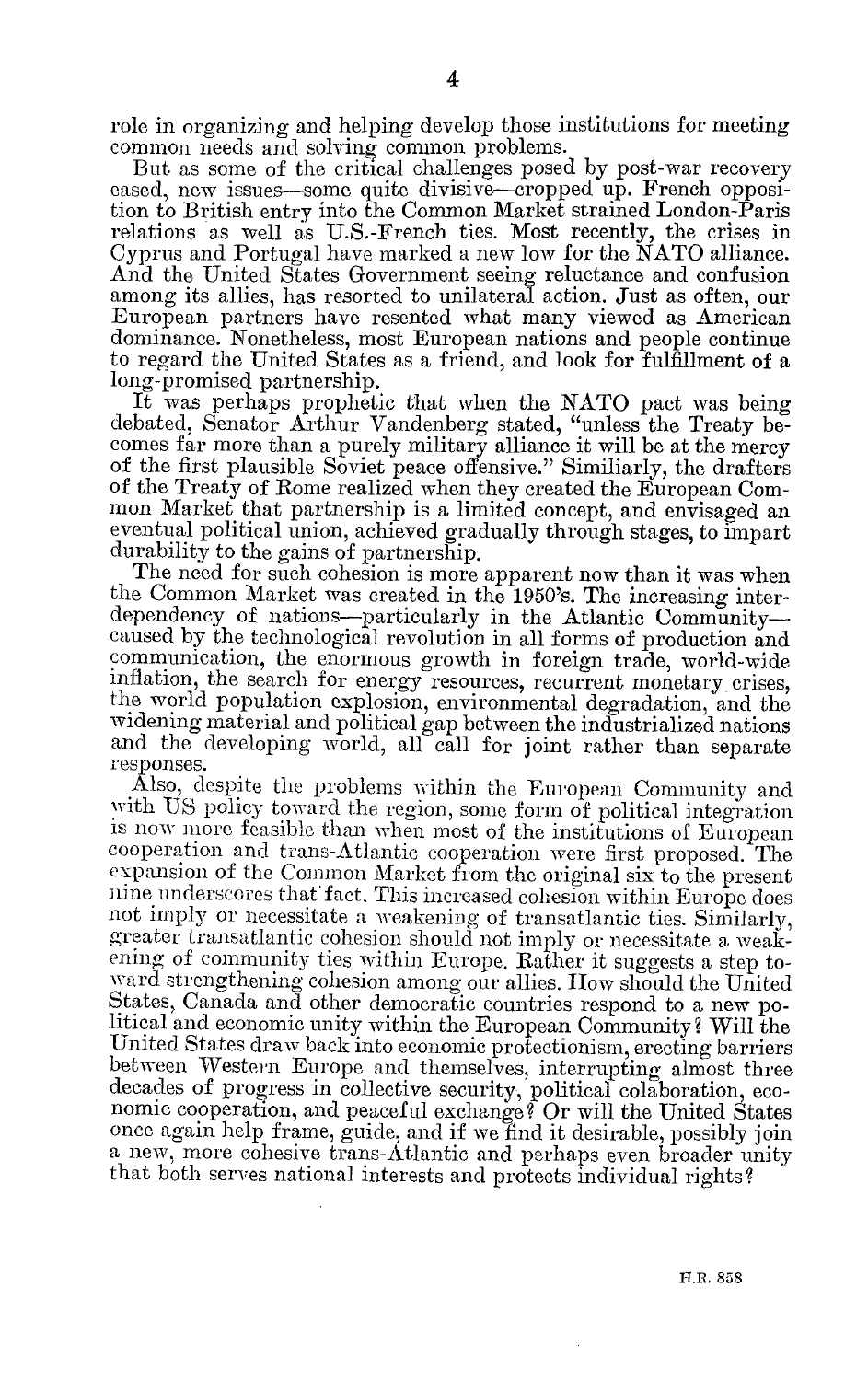## **DIVIDENDS OF CALLING AN ATLANTIC CONVENTION**

It is probable that the Atlantic Community must become stronger or it will gradually become weaker. To prevent any weakening, the need is urgent for a more comprehensive goal and appropriate institutions to strengthen the **common** defense of **our free peoples, provide for** a stable currency for world trade, enhance the welfare of the people of member nations and increase their capacity to aid the people of developing countries. There is a growing realization on both sides of the Atlantic that some more permanent, perhaps federal, solutions must be found to common problems.

II. **J.** Res. **606** authorizes exploration of whether to adopt such a goal, and how to develop such institutions. Adoption of this resolution **by** the Congress would have positive benefits, for both the Atlantic Community and the world, in several important areas.

First, **Amnerican** relations with Europe would be enhanced. It would reassure concerned European leaders that Atlantic Community interests rank high in **US** priorities. It would underscore in a substantial way the importance Congress attaches to the development of even stronger institutional ties with Canada and Western Europe.

Second, it would bolster a seriously weakened international economy. It would impart new confidence in world money markets because it would demonstrate **US** willingness to harmonize trade relations looking toward the improvement of employment throughout all participating countries.

Third, it would begin to make good on long-awaited plans for a more effective, more equitable Atlantic partnership.

Fourth, it would serve as an inspiration to all peoples and nations facing future decades laced with seemingly intractable problems. And with democracies becoming increasingly scarce, such a move could also provide an example of how cooperation based on democratic principles can promote peace and prosperity.

Finally, if the convention is able to agree upon a common goal for the Atlantic Community, and if Congress in fulfillment of its Constitutional responsibilities decides to adopt that goal, the American people can look foward to a significant improvement in the security of their liberty.

## **BROAD SUPPORT FOR ATLANTIC CONVENTION**

Resolutions **for** the creating of a delegation and calling of a convention to explore the possibility of some form of greater unity have been presented to Congress on numerous occasions since 1949. As attested to **by** the current **110** sponsors and cosponsors, the concept enjoys broad bipartisan support. Every President of the United States since Franklin **D.** Roosevelt has expressed his sympathy for these proposals. As the House Minority Leader in **1973** President Ford pledged his support for an almost identical resolution and voted to bring it up for consideration. More recently, in a letter to the Honorable Paul Findley (R-Illinois), dated December **17, 1975,** Ambassador-at-large Robert McCloskey stated, "Our close relationship.with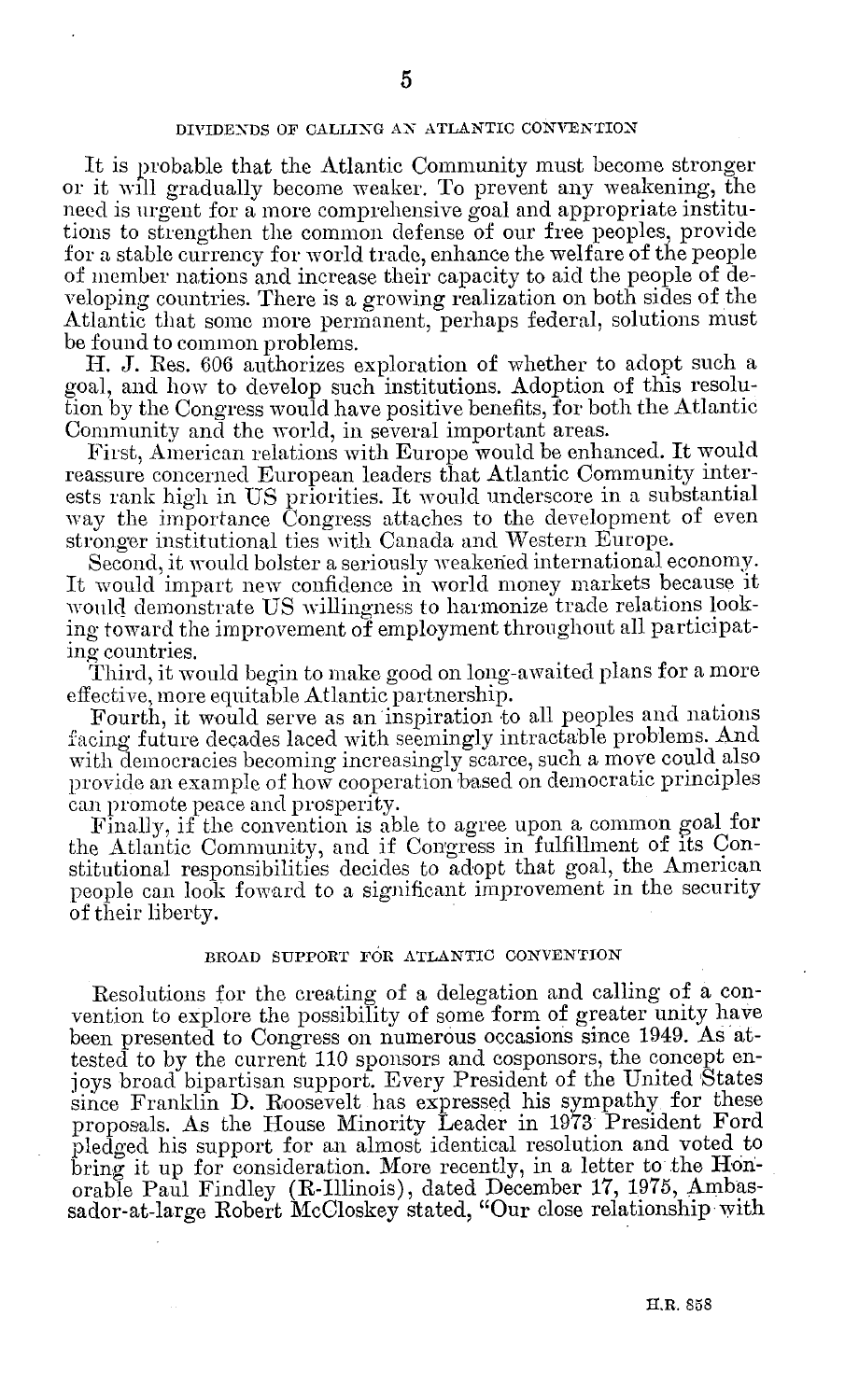Western Europe is a keystone of our foreign policy and the expression of the natural affinity of the vast majority of Americans, I have no doubt that the Executive Branch will continue to support the goals expressed in your resolution."

#### **EUROPEAN** SUPPORT FOR ATLANTIC **CONVENTION**

Although European interest is substantial, it is appropriate that the United States, the first truly federal government as well as the largest most and powerful nation in the Western community, should take the initiative in creating an Atlantic Convention delegation. Once the United States has shown its official desire to explore possibilities at a conference table, other countries can be expected to follow suit. When Congress adopted a similar measure in 1960, a convention in Paris was easily organized. Responsible delegations comprised of prominent Europeans from all the NATO countries were anxious to meet to discuss mutual problems and new ways of meeting them.

## **HOUSE JOINT** RESOLUTION **606** STRICTLY LIMITED

H.J. Res. 606 stays clearly within the limits of the Constitution of the United States and the Charter of the United Nations **by** providing that recommendations of the convention "shall be submitted to Congress" (Paragraph 2), and that the "more perfect union of the Atlantic Community" shall be "consistent with the United States Constitution and the Charter of the United Nations" (Preamble). The members of the delegation "shall be free from official instruction," and vote as individuals. (Paragraph 3(d)).

As a result, the United States government would not be bound in any way by any recommendations made. After the convention has explored the possibility of agreement on "more effective unity based on federal or other democratic principles," any conclusions and recommendations would be reported to the U.S. Congress for further consideration under Constitutional processes.

Contrary to being a challenge to the U.S. Constitution and our way of life, the resolution actually proposes only the *exploration* of a way to apply the genius of this same constitutional system to a wider area of land and more people. Those with faith in the American system will welcome this prospect.

The personal liberties enshrined in the Bill of Rights are perhaps the single most important contribution of American political thought to the history of mankind. They are inviolate and are thoroughly safeguarded in the procedures autlorized by the resolution.

## **STATEMENTS** REQUIRED BY RULE XI **(1) (3) OF THE HOUSE** RULES

Pursuant to the requirements of rule XI (1) (3) of the Rules of the House of Representatives, the following statements are made:

## **(A)** *Oversight Findings and Recommendations*

H. J. Res. 606 would establish a U.S. delegation to enter into exploratory discussions regarding U.S.-Atlantic Community relations and cooperation, conceivably leading to Congressional authorization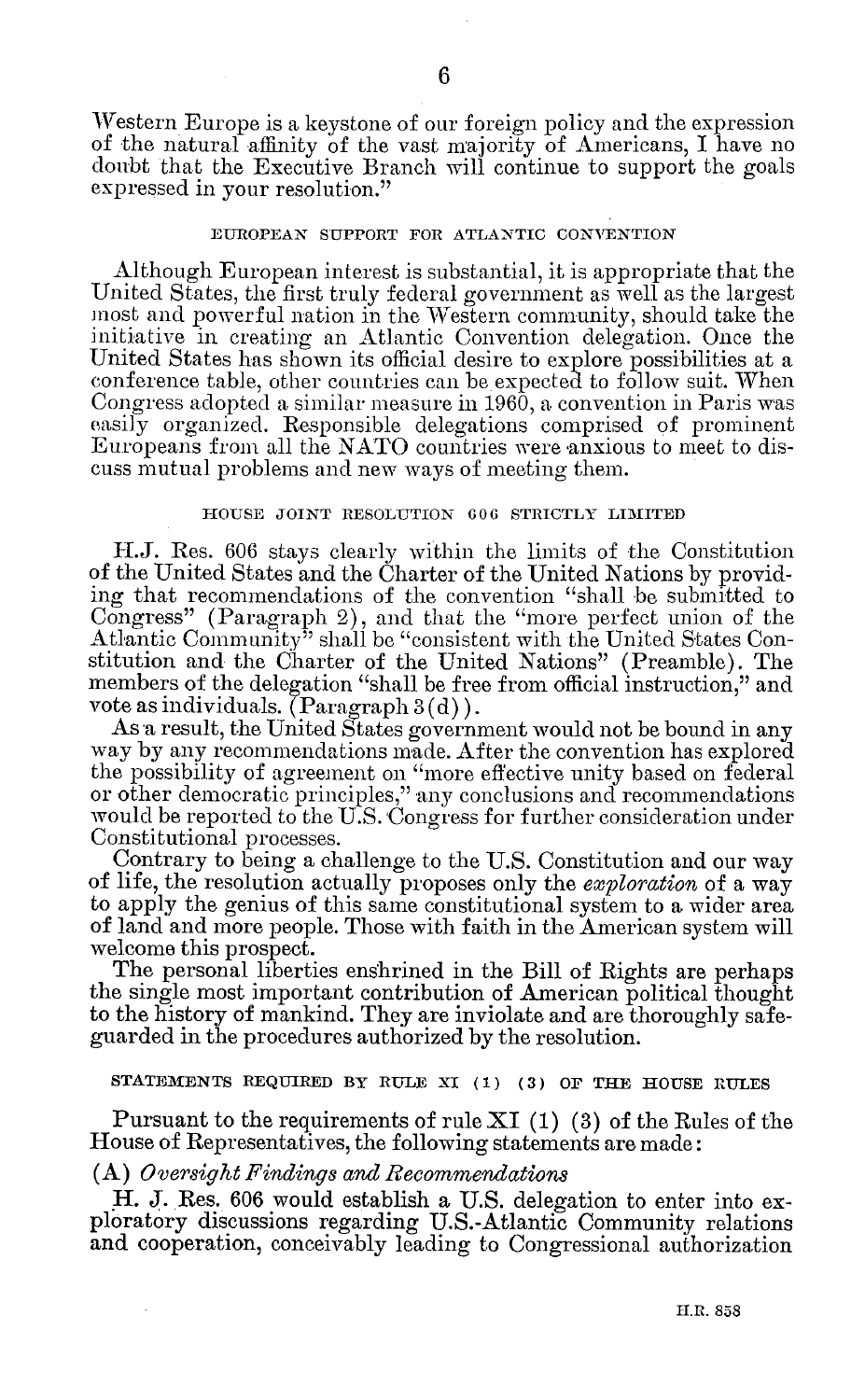for specific negotiations on as yet undefined issues. Because the **U.S.** delegation proposed **by H.J.** Res. **606** has not been formed, or any specific action other than general exploratory discussion proposed, the Committee makes no oversight findings at this time. However, the Committee recommends that the work of the **U.S.** delegation, and the progress of the proposed convention be subject to this Committee's oversight at appropriate intervals, and that those findings shall be published in order that interested Members of Congress and the American people may be kept fully informed of developments in this regard.

# *(B) Congressional Budget Act Section 308(a) Requirement*

This measure provides no budget authority or increased tax expenditures outside of the regular authorization **and** appropriation process.

# *(C) Congressional Budget Office Estimnate and Comparison*

No estimate and comparison prepared **by** the Director of the Congressional Budget Office under section 403 of the Congressional Budget Act of 1974 has been received **by** the committee.

#### *(D) Committee on Government Operations Summary*

No oversight findings and recommendations have been received which relate to this measure from the Committee on Government Operations under clause **2(b)** (2) of rule X.

## **INFLATIONARY IMPACT STATEMENT**

This legislation authorizes the expenditure of only \$200,000 over a period of three years. It therefore has no identifiable inflationary impact.

#### **COST ESTIMATE**

The total cost to the United States—including delegation expenses and any contributions toward meeting expenses of the convention-is not to exceed \$200,000 for the entire three-year authorization period. **Of** this amount, not more than **\$100,000** may be used for the **U.S.** contribution toward meeting the expenses of holding the convention itself, with other participating nations also paying their proportionate share. Remaining funds will be authorized for expenses of the **U.S.** delegation (which shall serve without pay), such as travel and accommodation meetings, salaries for a temporary professional and clerical staff of not more than ten persons, and office equipment. **A** more precise breakdown of estimated annual costs will not be possible until dates for the convention have been agreed upon **by** those nations which desire to participate.